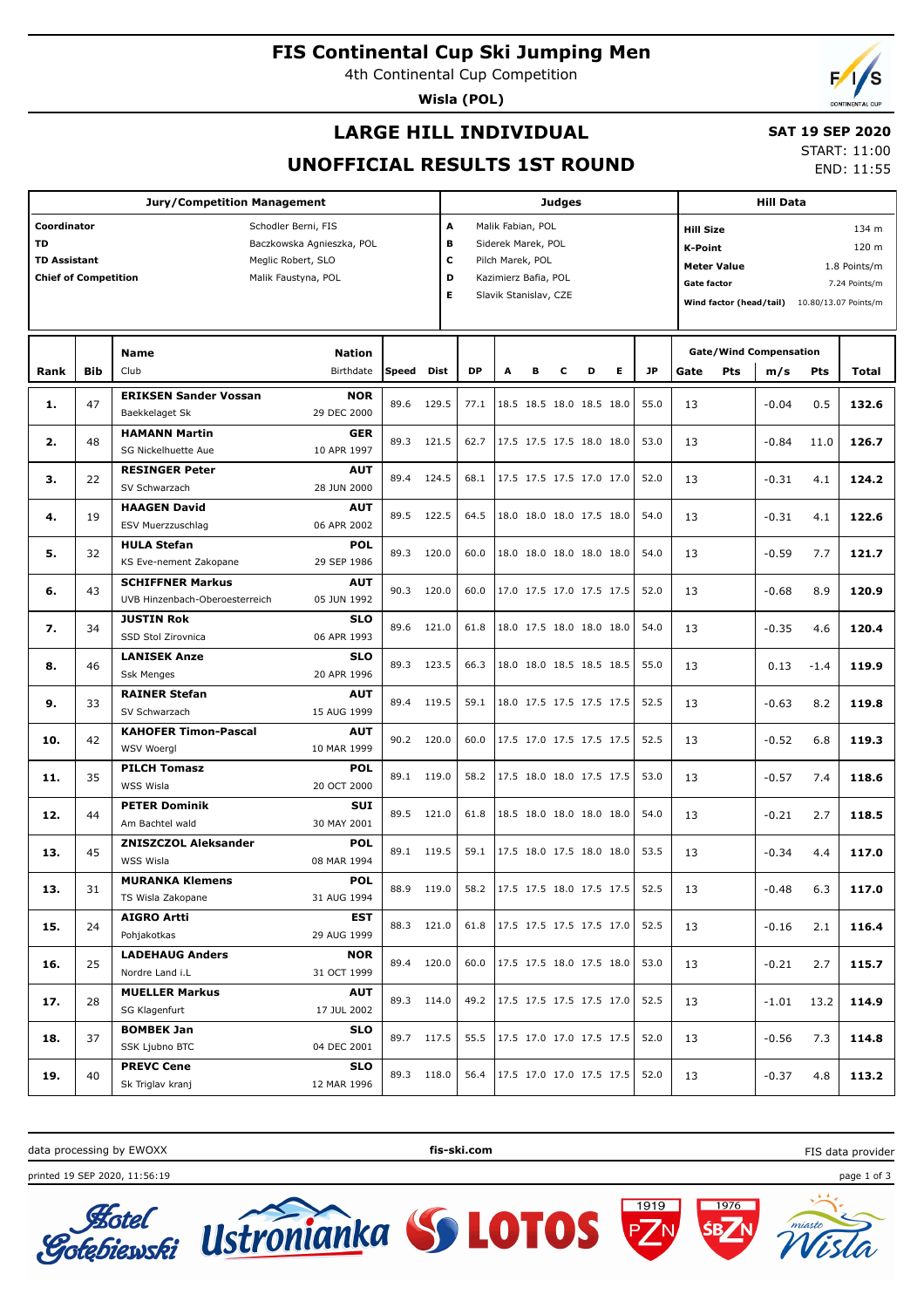# **FIS Continental Cup Ski Jumping Men**

4th Continental Cup Competition

**Wisla (POL)**

# **LARGE HILL INDIVIDUAL**

#### **SAT 19 SEP 2020**

### **UNOFFICIAL RESULTS 1ST ROUND**

START: 11:00 END: 11:55

|      |            | Name<br><b>Nation</b>                                                  |                           |       |             |           |                          |                          |                          |   |                          |           | <b>Gate/Wind Compensation</b> |         |            |       |
|------|------------|------------------------------------------------------------------------|---------------------------|-------|-------------|-----------|--------------------------|--------------------------|--------------------------|---|--------------------------|-----------|-------------------------------|---------|------------|-------|
| Rank | <b>Bib</b> | Club                                                                   | Birthdate                 | Speed | <b>Dist</b> | <b>DP</b> | A                        | в                        | c                        | D | E.                       | <b>JP</b> | Gate<br><b>Pts</b>            | m/s     | <b>Pts</b> | Total |
|      |            | <b>KOZISEK Cestmir</b>                                                 | <b>CZE</b>                | 89.7  |             | 51.9      |                          |                          |                          |   |                          | 51.5      |                               |         |            |       |
| 20.  | 41         | LSK Lomnice nad Popelkou-DUKLA                                         | 09 NOV 1991               |       | 115.5       |           |                          | 17.5 17.0 17.0 17.5 17.0 |                          |   |                          |           | 13                            | $-0.62$ | 8.1        | 111.5 |
| 20.  | 36         | <b>BARTOL Tilen</b>                                                    | <b>SLO</b>                | 89.5  | 116.5       | 53.7      |                          | 17.5 17.0 17.0 17.5 17.0 |                          |   |                          | 51.5      | 13                            | $-0.48$ | 6.3        | 111.5 |
|      |            | SSK Sam Ihan                                                           | 17 APR 1997               |       |             |           |                          |                          |                          |   |                          |           |                               |         |            |       |
| 22.  | 27         | <b>STEKALA Andrzej</b>                                                 | <b>POL</b>                | 89.5  | 112.0       | 45.6      |                          | 17.0 17.0 17.0 17.0 17.0 |                          |   |                          | 51.0      | 13                            | $-0.99$ | 12.9       | 109.5 |
|      |            | AZS Zakopane                                                           | 30 JUN 1995               |       |             |           |                          |                          |                          |   |                          |           |                               |         |            |       |
| 23.  | 39         | <b>WASEK Pawel</b>                                                     | <b>POL</b>                |       | 89.2 112.5  | 46.5      |                          | 17.0 16.5 17.0 17.0 17.0 |                          |   |                          | 51.0      | 13                            | $-0.89$ | 11.6       | 109.1 |
|      |            | WSS Wisla                                                              | 02 JUN 1999               |       |             |           |                          |                          |                          |   |                          |           |                               |         |            |       |
| 24.  | 21         | <b>HAUSWIRTH Sandro</b>                                                | <b>SUI</b>                | 89.5  | 119.0       | 58.2      |                          | 17.5 17.5 18.0 17.5 17.5 |                          |   |                          | 52.5      | 13                            | 0.24    | $-2.6$     | 108.1 |
|      |            | Gstaad                                                                 | 29 AUG 2000               |       |             |           |                          |                          |                          |   |                          |           |                               |         |            |       |
| 25.  | 2          | <b>KRZAK Jaroslaw</b>                                                  | <b>POL</b>                | 88.9  | 119.0       | 58.2      |                          | 17.5 17.5 17.5 17.0 17.5 |                          |   |                          | 52.5      | 13                            | 0.28    | $-3.0$     | 107.7 |
|      |            | PKS Olimpijczyk                                                        | 01 AUG 2000               |       |             |           |                          |                          |                          |   |                          |           |                               |         |            |       |
| 26.  | 30         | <b>KOT Maciej</b>                                                      | <b>POL</b><br>09 JUN 1991 | 89.5  | 115.0       | 51.0      |                          | 17.5 17.5 17.0 17.5 17.5 |                          |   |                          | 52.5      | 13                            | $-0.31$ | 4.1        | 107.6 |
|      |            | AZS Zakopane<br><b>MALTSEV Kevin</b>                                   |                           |       |             |           |                          |                          |                          |   |                          |           |                               |         |            |       |
| 27.  | 7          | Elva Skiclub                                                           | <b>EST</b><br>04 JUL 2000 |       | 89.3 117.5  | 55.5      |                          | 17.5 17.0 17.0 17.0 17.5 |                          |   |                          | 51.5      | 13                            | 0.14    | $-1.5$     | 105.5 |
|      |            | <b>BOYD-CLOWES Mackenzie</b>                                           | <b>CAN</b>                |       |             |           |                          |                          |                          |   |                          |           |                               |         |            |       |
| 28.  | 29         | Altius Nordic Ski Club                                                 | 13 JUL 1991               | 89.5  | 112.5       | 46.5      |                          | 17.5 17.0 17.0 17.0 16.5 |                          |   |                          | 51.0      | 13                            | $-0.57$ | 7.4        | 104.9 |
|      |            | <b>MOGEL Zak</b>                                                       | <b>SLO</b>                |       |             |           |                          |                          |                          |   |                          |           |                               |         |            |       |
| 29.  | 20         | Ssk Ljubno BTC                                                         | 02 MAR 2001               | 89.3  | 112.0       | 45.6      |                          | 17.0 17.0 16.5 17.0 16.5 |                          |   |                          | 50.5      | 13                            | $-0.53$ | 6.9        | 103.0 |
|      |            | <b>HOFFMANN Felix</b>                                                  | GER                       |       |             |           |                          |                          |                          |   |                          |           |                               |         |            |       |
| 30.  | 26         | SWV Goldlauter                                                         | 14 OCT 1997               | 89.2  | 109.0       | 40.2      |                          | 16.5 16.0 15.5 16.5 16.0 |                          |   |                          | 48.5      | 13                            | $-1.00$ | 13.1       | 101.8 |
|      |            | <b>ROTH Luca</b>                                                       | GER                       |       |             |           | 17.5 16.5 17.0 17.0 17.0 |                          |                          |   |                          |           |                               |         |            |       |
| 31.  | 13         | Sv Messstetten                                                         | 14 APR 2000               |       | 89.2 111.0  | 43.8      |                          |                          |                          |   |                          | 51.0      | 13                            | $-0.31$ | 4.1        | 98.9  |
|      |            | <b>FOUBERT Valentin</b><br><b>FRA</b><br>C.S courchevel<br>17 AUG 2002 |                           | 89.6  | 109.0       |           |                          |                          |                          |   | 16.5 16.5 16.5 16.5 16.5 | 49.5      | 13                            |         |            |       |
| 32.  | 6          |                                                                        |                           |       |             | 40.2      |                          |                          |                          |   |                          |           |                               | $-0.63$ | 8.2        | 97.9  |
| 33.  | 5          | <b>DEAN Decker</b>                                                     | <b>USA</b>                | 88.8  | 114.0       | 49.2      |                          |                          |                          |   | 17.5 17.0 17.0 17.0 17.0 | 51.0      | 13                            | 0.28    | $-3.0$     | 97.2  |
|      |            | Steamboat Springs winter sports cl                                     | 08 AUG 2000               |       |             |           |                          |                          |                          |   |                          |           |                               |         |            |       |
| 34.  | 4          | <b>JUROSZEK Kacper</b>                                                 | <b>POL</b><br>05 JUN 2001 | 89.5  | 113.0       | 47.4      |                          | 17.0 17.0 17.0 17.0 17.0 |                          |   |                          | 51.0      | 13                            | 0.20    | $-2.2$     | 96.2  |
|      |            | Wss Wisla                                                              |                           |       |             |           |                          |                          |                          |   |                          |           |                               |         |            |       |
| 35.  | 8          | <b>RAIMUND Philipp</b>                                                 | GER                       | 89.1  | 107.5       | 37.5      |                          | 16.5 16.5 16.5 16.0 16.5 |                          |   |                          | 49.5      | 13                            | $-0.67$ | 8.8        | 95.8  |
|      |            | Sc Oberstdorf                                                          | 23 JUN 2000               |       |             |           |                          |                          |                          |   |                          |           |                               |         |            |       |
| 36.  | 11         | <b>LEAROYD Jonathan</b><br>Courchevel                                  | <b>FRA</b><br>03 NOV 2000 | 89.4  | 108.5       | 39.3      |                          | 17.0 16.5 17.0 16.5 17.0 |                          |   |                          | 50.5      | 13                            | $-0.40$ | 5.2        | 95.0  |
|      |            | <b>CONTAMINE Mathis</b>                                                | <b>FRA</b>                |       |             |           |                          |                          |                          |   |                          |           |                               |         |            |       |
| 37.  | 15         | Courchevel                                                             | 14 SEP 2001               |       | 89.0 109.5  | 41.1      |                          | 17.0 17.0 16.5 17.0 17.0 |                          |   |                          | 51.0      | 13                            | $-0.20$ | 2.6        | 94.7  |
|      |            | <b>CACINA Daniel Andrei</b>                                            | <b>ROU</b>                |       |             |           |                          |                          |                          |   |                          |           |                               |         |            |       |
| 38.  | 14         | CS Dinamo Rasnov                                                       | 17 OCT 2001               |       | 89.2 103.0  | 29.4      |                          | 16.0 16.0 15.5 16.0 16.5 |                          |   |                          | 48.0      | 13                            | $-0.80$ | 10.5       | 87.9  |
|      |            | <b>SELL Adrian</b>                                                     | <b>GER</b>                |       |             |           |                          |                          |                          |   |                          |           |                               |         |            |       |
| 39.  | 17         | Sv Messstetten                                                         | 28 APR 1998               |       | 89.2 106.5  | 35.7      |                          | 16.5 16.5 17.0 16.5 16.5 |                          |   |                          | 49.5      | 13                            | $-0.03$ | 0.4        | 85.6  |
|      |            | <b>GRUSZKA Mateusz</b>                                                 | POL                       |       |             |           |                          |                          |                          |   |                          |           |                               |         |            |       |
| 40.  | 1          | Azs Zakopane                                                           | 04 APR 2001               |       | 89.3 104.0  | 31.2      |                          | 16.0 16.0 16.0 16.0 16.5 |                          |   |                          | 48.0      | 13                            | $-0.08$ | 1.0        | 80.2  |
|      |            | <b>BAER Moritz</b>                                                     | <b>GER</b>                |       | 89.1 100.0  | 24.0      |                          |                          |                          |   |                          | 45.0      |                               |         |            | 79.2  |
| 41.  | 38         | SF Gmund-Duernbach                                                     | 16 MAY 1997               |       |             |           |                          |                          | 15.5 15.0 15.0 15.0 15.0 |   |                          |           | 13                            | -0.78   | 10.2       |       |
| 42.  | 23         | <b>WOLNY Jakub</b>                                                     | POL                       |       | 88.6 100.0  | 24.0      |                          | 15.5 15.5 15.0 15.0 15.0 |                          |   |                          | 45.5      | 13                            | $-0.65$ | 8.5        | 78.0  |
|      |            | LKS Klimczok Bystra                                                    | 15 MAY 1995               |       |             |           |                          |                          |                          |   |                          |           |                               |         |            |       |
| 43.  | 16         | <b>SAKALA Filip</b>                                                    | CZE                       | 89.2  | 98.0        | 20.4      |                          | 14.0 15.0 15.0 15.0 15.5 |                          |   |                          | 45.0      | 13                            | -0.80   | 10.5       | 75.9  |
|      |            | TJ Dukla Frenstat pod Radhostem                                        | 21 MAY 1996               |       |             |           |                          |                          |                          |   |                          |           |                               |         |            |       |

Ustronianka SS LOTOS

data processing by EWOXX **fis-ski.com**

printed 19 SEP 2020, 11:56:19 page 2 of 3



1976

 $1919$ 



FIS data provider